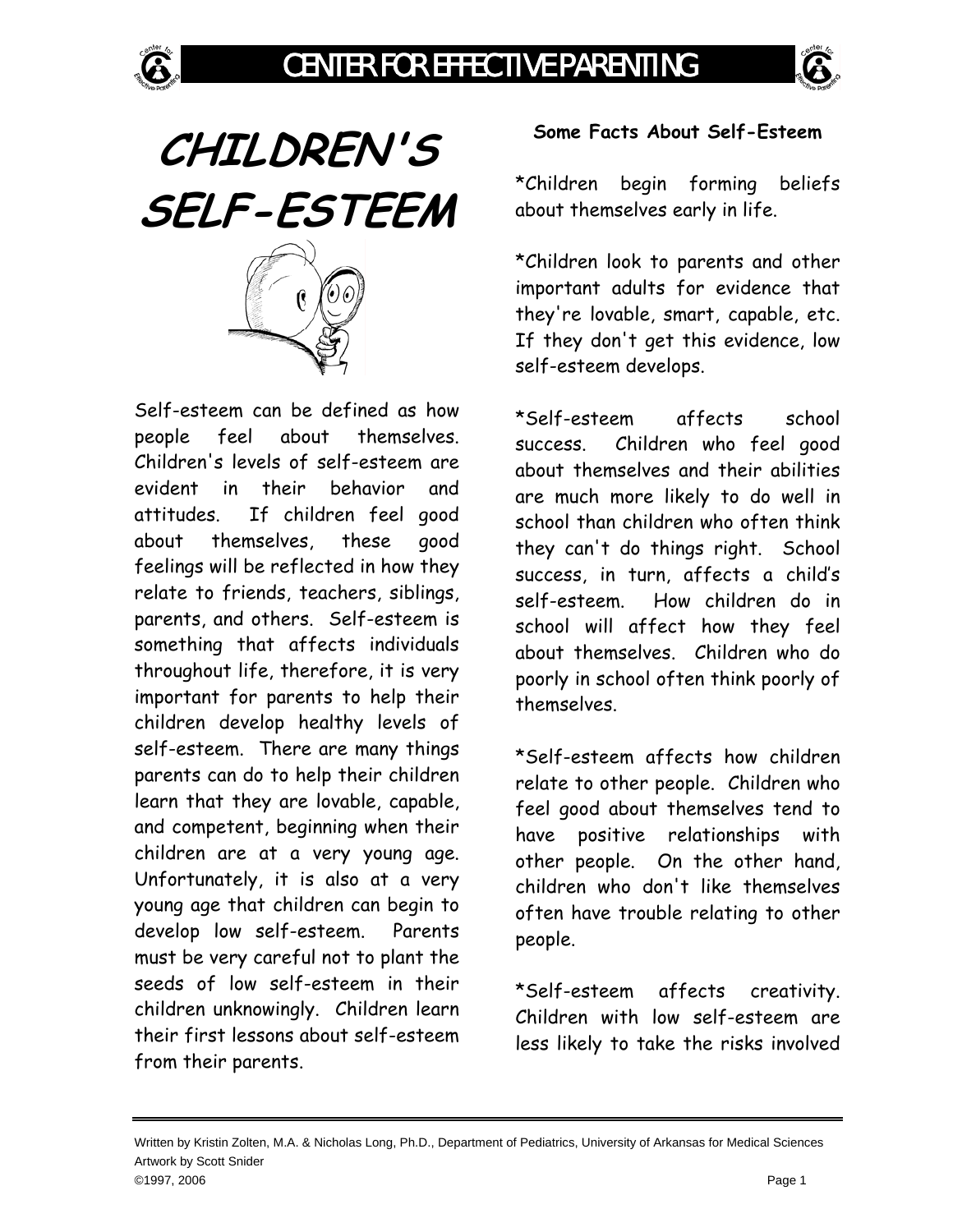in being creative than children with healthy self-esteem.

\*Parents affect their children's self-esteem. A parent's self-esteem is reflected in his or her parenting style. Research shows that children with high self-esteem tend to have parents who show their children lots of love and acceptance. Children with low self-esteem tend to have parents who are judgmental and critical.

\*Children with low self-esteem tend to have more battles with their parents than do children with healthy self-esteem.

## **What Parents Can Do**

Here are some things that parents can do to help their children develop healthy levels of self-esteem.

**\*Praise your children**. Children thrive on praise. There is no such thing as too much! Praise must be specific and sincere to have a positive effect. It's not necessary for parents to wait until their children do something exceptional to provide praise. Praising an everyday event like getting ready for school on time is enough. What's important is that parents focus on the positive things their children do instead of

on the negatives. Parents who are frequently critical and disapproving tend to have children with low self-esteem.

**\*Show your children lots of love and affection**. Children need to be shown love and affection through both words and physical actions. Parents should tell their children often that they love them and think they're special. Parents can show their children that they are loved by giving lots of hugs, pats on the back, kisses, etc.

**\*Treat your children with respect**. Parents should treat their children with the same amount of respect that they would show to a friend or a stranger on the street, for that matter. One important way parents can show respect to their children is to watch what they say to them. Some parents speak to their children in ways they wouldn't dream of speaking to someone else. Some parents call their children names and/or belittle them when they are angry. Such methods can have a negative effect on children's self-esteem. Parents can show their children respect beginning with saying "please" and "thank-you." Parents should also require that their children do the same when necessary.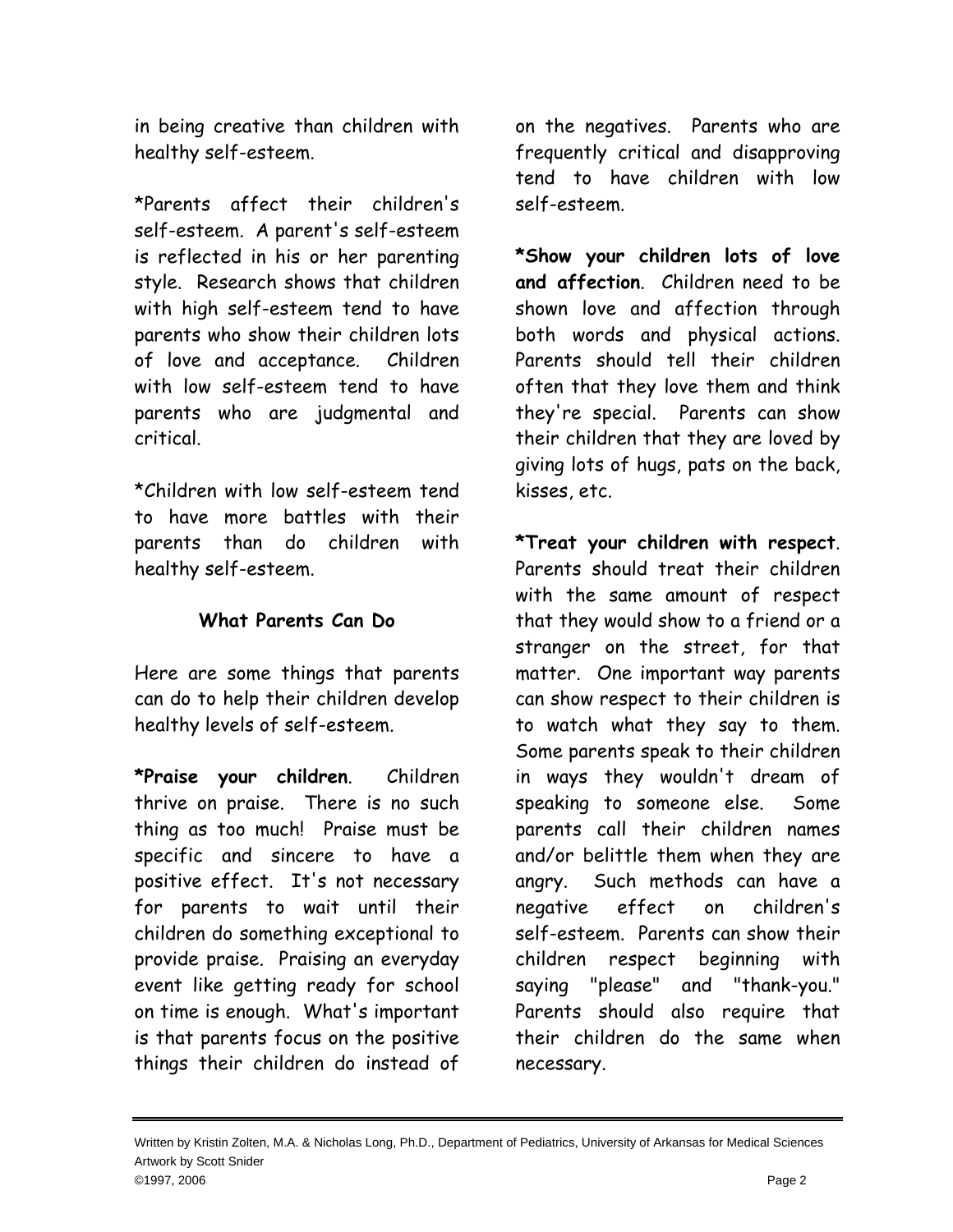**\*Be consistent**. Children need for things to be predictable in their lives. They need to know what their parents expect from them. They also need to know what to expect from their parents. Family rules should be made clear to children, and they should be consistently enforced. This is one way for children to learn which behaviors are acceptable, and which are not.

**\*Don't demand perfection from your children.** Nobody's perfect, and parents shouldn't expect their children to be. Children need to know that their parents accept them for the individuals they are, flaws and all. Such acceptance helps children feel secure in themselves, which in turn enhances self-esteem. Some parents may think that they must put pressure on their children for their children to do well. In fact, the opposite is true. Children whose parents accept them as they are are more likely to feel secure enough in themselves to take the risks necessary to succeed. Children whose parents pressure them to do well may end up resenting their parents and rebelling against them. Instead of criticizing children when they make mistakes, parents should try to turn these mistakes into learning experiences, and instead of

pressuring children to excel, parents should ease up on the pressure and offer praise and encouragement.

**\*Pay attention to your own behavior and attitudes**. How parents feel about themselves and the world around them is reflected in their behavior. Children model their own behavior and attitudes after their parents'. Parents can't expect their children to develop a healthy attitude about themselves unless they first see this healthy attitude in their parents. If parents don't feel good about themselves, there is no way they will be able to show their children how to feel good about themselves.

**\*Listen to and respond to your children**. In their conversations with their children, parents should make sure their children have their complete attention. Parents can do this by setting aside anything they might have been doing, making eye contact, and making physical contact through a pat or a hug. Parents should let their children know that their comments and questions are important by treating them with respect. If parents don't pay attention to what their children say, or if they act as if what their children have to say is silly or boring, their children are likely to believe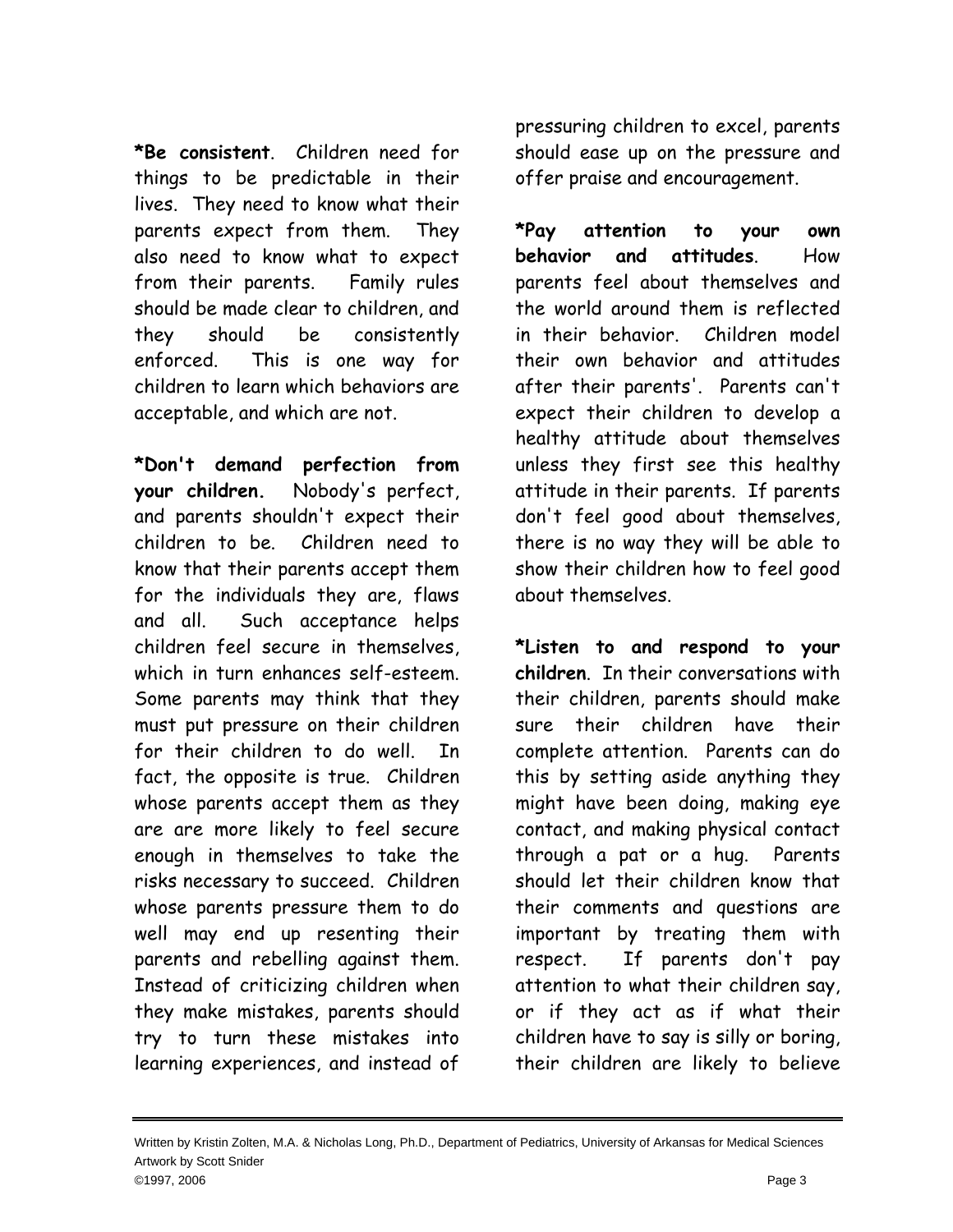that they are not important. Parents should also encourage their children to ask questions and should answer their children's questions honestly and thoroughly. Parents who encourage their children to ask questions are letting their children know that they want them to learn and are willing to help them do so. Parents should try to answer their children's questions as honestly and completely as possible. They should also admit when they don't know something instead of avoiding the question or making up an answer. Children don't expect their parents to know everything, but they do expect them to be open and honest.

**\*Keep the promises you make to your children**. When parents tell their children they are going to do something, they should make every effort to follow through. Kept promises tell children that their parents are honest and true to their word and that they love them enough to follow through. Unkept promises, on the other hand, confuse children, and these children may be led to believe that their parents don't care enough about them to follow through with what they promise. This can be very damaging to a child's self esteem. As a rule, it is probably best for parents not to make

promises to their children that they won't absolutely be able to keep.

**\*Don't let your children criticize themselves**. Criticizing actions, such as performance on a test is okay. However, calling oneself dumb because of a bad grade is not. Parents must be careful not to ignore it when their children criticize themselves. When parents catch their children being self-critical they should correct them. Parents can do this by pointing out that it's not that the child is inadequate, but rather the problem is a result of some action the child has or has not taken. If parents don't intervene when their children are being self-critical, children may believe that their parents agree with them.

**\*Spend time with your children**. Parents should set aside "special time" each day to spend with their children. Parents should give each individual child their own separate, undivided attention. This time can be spent together doing some activity of the child's choosing. Parents should be careful not to spend this time teaching their children. This time should be fun and stress-free for both parents and their children. The amount of time spent per day is not what's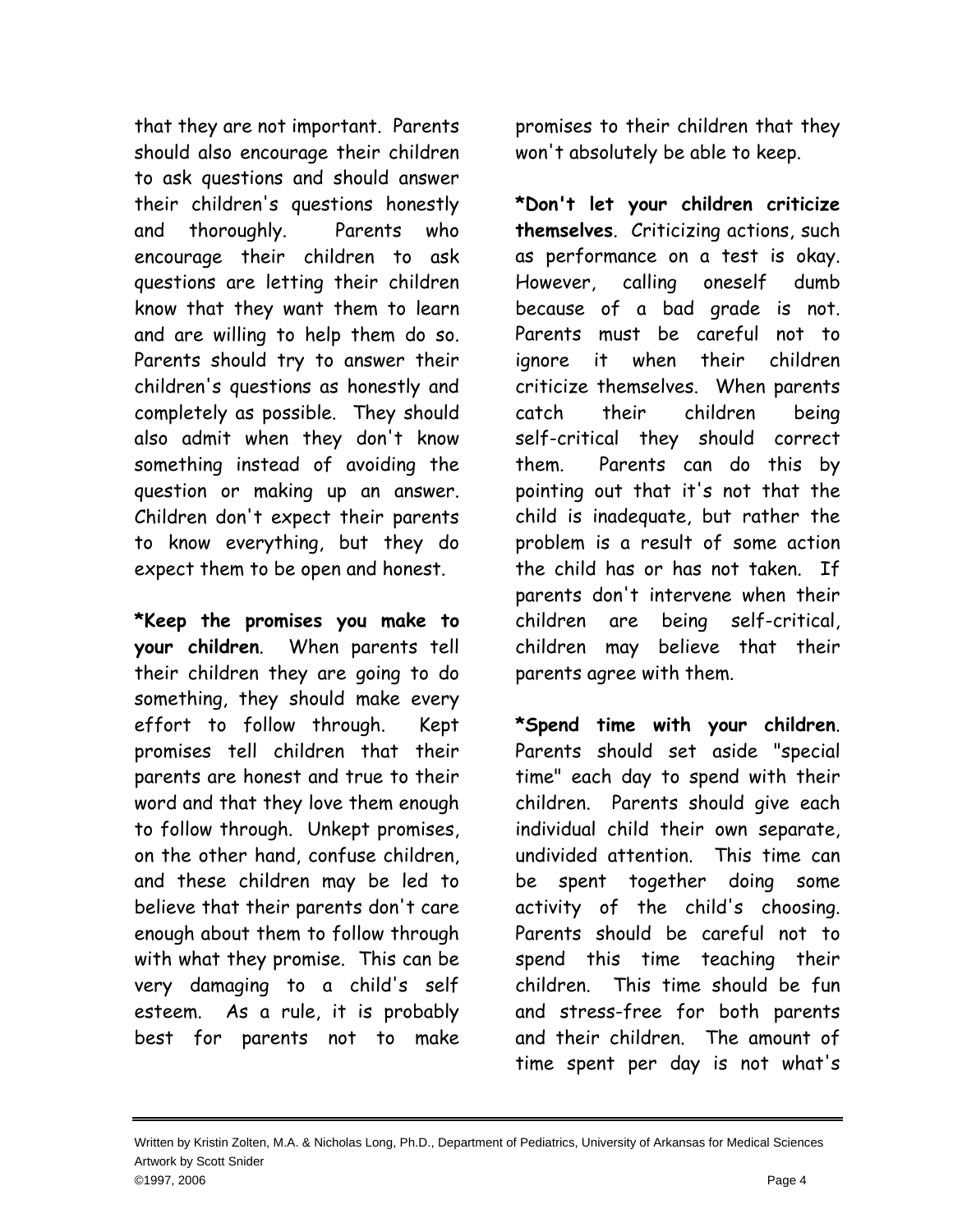most important. Special times as short as 15 minutes per day will still send children the message that their parents value spending time with them and that they are important.

**\*Teach your children to use positive self-talk.** Positive self-talk is saying positive things about one's self to one's self. Positive self-talk is a very powerful tool for children to have. The more children repeat good things about themselves to themselves the more likely they will be to actually believe them and incorporate the positive feelings that go along with them. Positive self-statements can be specific, for example, "I got an A on my math test. I am really good at long division," or they can be general, for example, "I am a good person and a good friend." The best way for parents to teach their children to use positive self-talk is to use it themselves. Positive self-talk will not only benefit children, but parents, too.

**\*Encourage your children to make some decisions for themselves**. Decision-making is an important skill for children to have. Such a skill will become more and more important as children grow and approach adulthood. Parents can encourage decision-making in their children in

many different ways. First of all, starting at an early age, parents can give their children options and ask them to choose one. For example, parents could ask their children to decide what the family has for dinner on a given night, giving them a list of two or three menus to choose from. Or, they could ask their children to choose one of three outfits to wear to school. As children get older, they will be able to handle more choices. Playing games that require decision making, like checkers, are good skill builders, too. When children make decisions, it's important that parents require their children to stick to the decisions they make. Children need to learn that every decision they make will have its own consequence.

**\*Give your children some responsibility**. Children thrive when they are given responsibilities. Responsibilities such as weekly or daily chores tell children that their parents think they are capable and that they trust them to get the job done. Parents should make an effort to praise their children when they follow through with their responsibilities.

**\*Give your children the freedom to take risks**. No parent wants to see their children fail, and some parents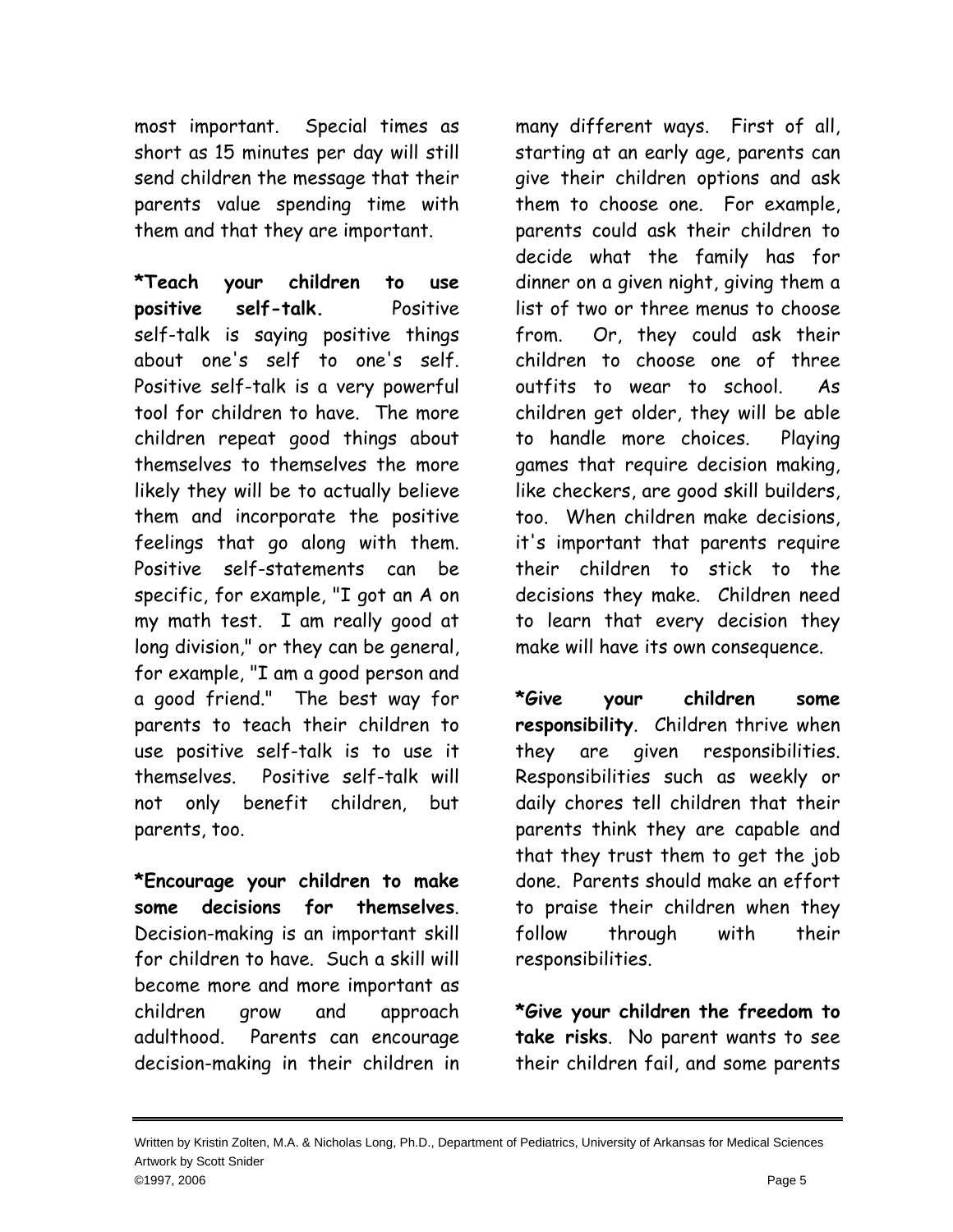try to protect their children from failure by steering them away from activities and situations that carry the risk of failure. However, it is important for children to learn that everybody fails, grown-ups and children alike, at some time or another. Children cannot learn how to most effectively handle disappointments and frustrations unless they experience them. Therefore, instead of being overprotective and trying to prevent failure, parents should help their children cope with it in positive ways when it happens. Parents who teach their children how to cope with failure and/or rejection when it occurs are giving their children a tool that will be useful throughout life. When failure or rejection occurs, parents should make sure that their children learn not to take it personally. Parents can point out to their children that such things happen for many reasons, but not because they are not good people. If children learn to see rejection and/or failure as something that is temporary and that it is not a reflection of the individuals they are, they are more likely not to let failure or rejection affect their self-esteem.

**\*Encourage your children's friendships**. Children's social needs are very important to the development of healthy self-esteem. Children need to spend time with friends to learn how to relate to people outside of the family and to people their own age. Such friendships teach children how to cooperate with and to connect with other people.

**\*Encourage your children's interests and abilities.** Parents should encourage their children to get involved in activities they're interested in. It can be any type of activity, provided children enjoy it and can succeed at it. Taking part in an activity that is interesting and fun, and that they are good at is an excellent self-esteem booster for children. Encouragement from parents lets children know that their parents think they're capable and competent.

**\*Display your children's artwork, schoolwork and projects.** This is one of the best ways for parents to show their children that they value the work they do, and thus value them. Children's work can either be posted in one area of the home, for example many parents use the refrigerator door for such displays, or it can be posted in different places throughout the house. What's important is that the work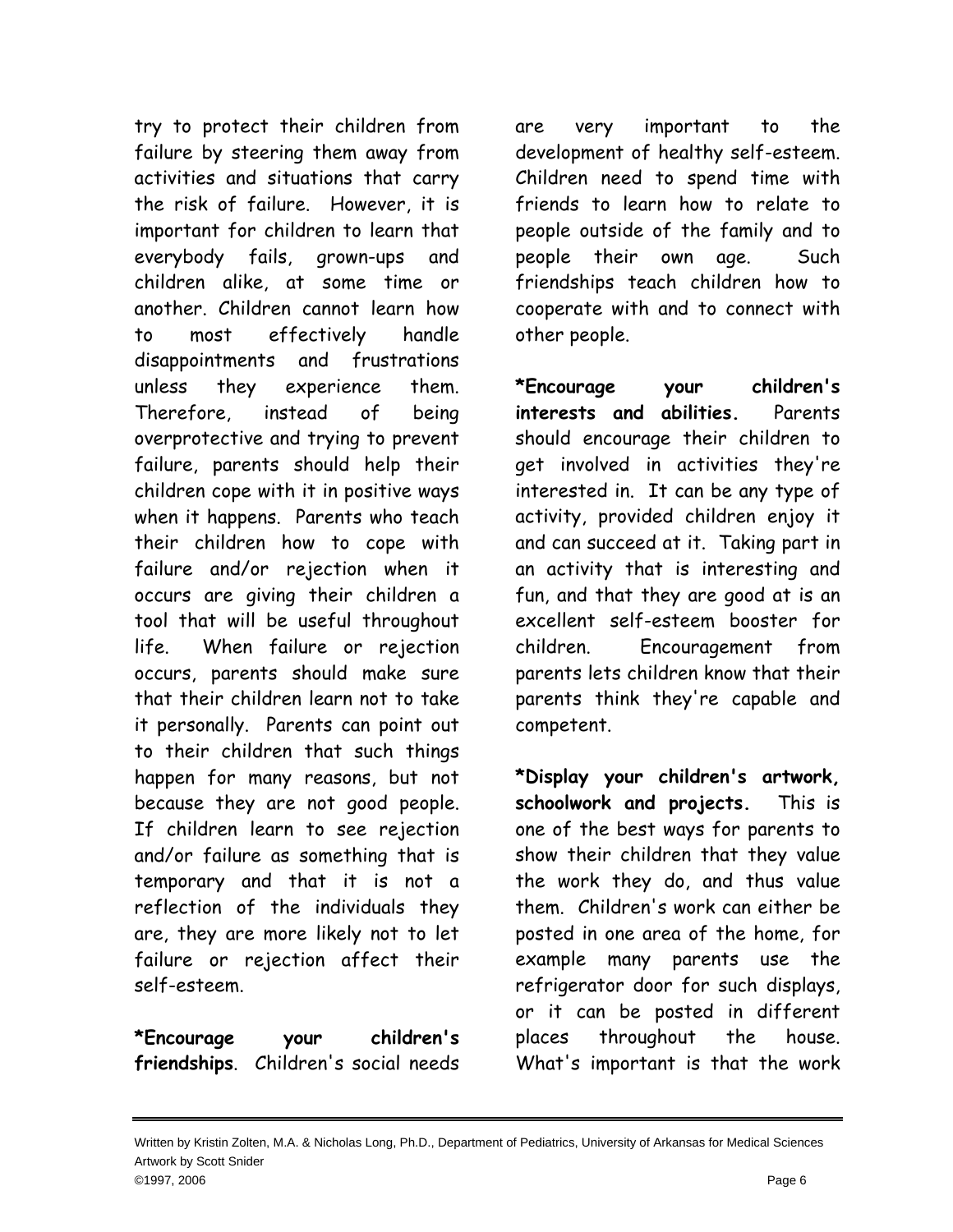be posted in a prominent place where others will be able to see it. Parents who display their children's work are sending their children important messages: That their work is important, wanted, and appreciated. If and when the time comes to discard some of the work to make room for new items, parents should be careful not to let their children see them throwing the work away. This may send the wrong message to children. Instead, parents should discard the work discreetly or perhaps save the work in a file or a scrapbook. Parents should keep in mind, too, that it is not a good idea for them to display work that their children aren't happy with. This could cause undue embarrassment.

## **Remember...**

There are many things parents can do to help their children develop healthy self-esteem. Parents should keep in mind that self-esteem is something that begins to develop while children are very young, so parents' efforts must begin early. Parents should keep in mind, too, that all children, at one time or another, will show one or more of the symptoms of low self-esteem. Parents should watch out for **patterns** of behavior that don't seem to disappear with time. If

efforts to increase children's self-esteem don't have any effect, parents should consult their children's health care provider or a mental health professional.

# **Fifty Things Parents Can Say to Their Children to Praise and Encourage Them**

- 1. You're on the right track now!
- 2. You're doing a great job!
- 3. Now you've figured it out!
- 4. That's RIGHT!
- 5. Now you have the hang of it!
- 6. That's the way!
- 7. Now you have it!
- 8. Nice going.
- 9. You did it that time!
- 10. GREAT!
- 11. FANTASTIC!
- 12. TREMENDOUS!
- 13. TERRIFIC!
- 14. How did you do that?
- 15. That's better.
- 16. EXCELLENT!
- 17. That's the best thing you've ever done!
- 18. Good going!
- 19. That's really nice.
- 20. WOW!
- 21. Keep up the good work.
- 22. Much better!
- 23. Good for you!

 $\overline{\phantom{a}}$ .

- 24. SUPER!
- 25. You do such a good job of
- 26. You make it look easy.